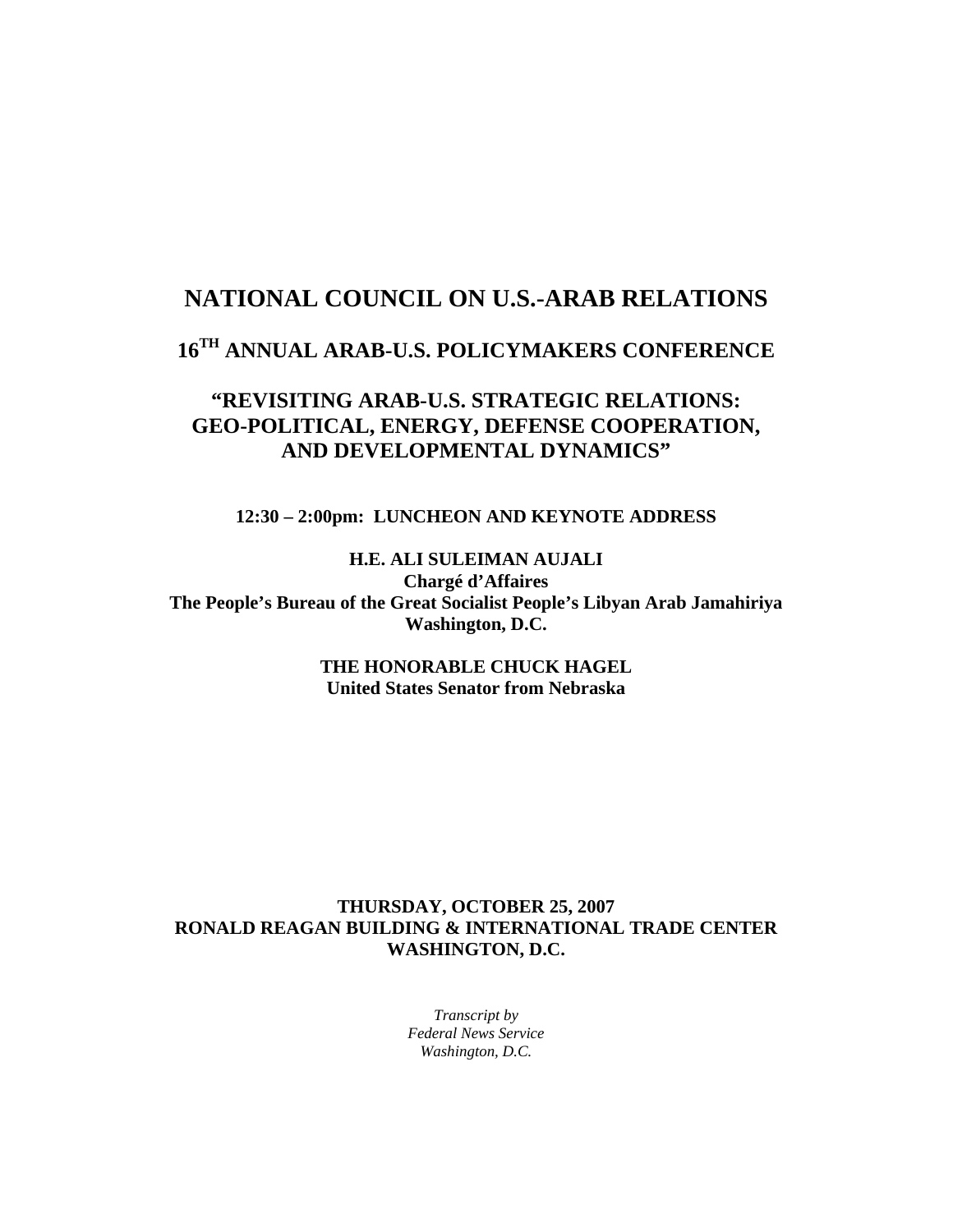DR. ANTHONY: (In progress) – in addition to the issues, challenges, opportunities, topics for this morning's session, the geopolitical ones, two of them, and we'll have another one this afternoon, the focus has been somewhat east of Suez, so to speak.

And yet there are other issues, challenges, opportunities and things worthy of note that are changing as we speak. And one of the most important and laden with implications for American interests in key foreign policy objectives, as well as those of our allies, friends, and strategic partners, is the changing relationship between the United States and Libya.

A new page, a new chapter has been turned; a new book is being written as we speak, and we are pleased and privileged to have with us to make a few remarks while you eat -- he's comfortable with that; he's aware of the program that we're on, and Senator Hagel's coming there. But I'd like to introduce Ambassador Suleiman Aujali, the Libyan ambassador.

He's formerly been the Libyan ambassador to Canada, to Brazil, Argentina, and he is Libya's highest-ranking representative in the United States, working with the administration and with the Congress and with the media and with public groups like this and private sector organizations as well, to try to build this bridge between the Libyan people and the American people, after such a long time of not being as close as once we were.

Mr. Ambassador?

(Applause.)

AMB. AUJALI: Ladies and gentlemen, good afternoon. First of all, I would like to – my congratulations to the National Council on U.S.-Arab Relations for their  $16<sup>th</sup>$ annual meeting. It is my pleasure and honor to be – to attend this conference for the first time since I've been here. Unfortunately, I was not able to attend the conferences last year and the year before because I was not in Washington at that time.

Today I'm just giving you some remarks about our relation with the United States and I will be very brief.

With American – the American-Libya relation, it is not an easy one. When I came to this country in April 2007, it was a big challenge. It is a challenge because our relationship was not good for about 25 years, and there are so many issues we have to handle with care and determination. When Libya is determined to give up the weapons of mass destruction programs, when Libya decided to solve some problems concerning Lockerbie, and when the United States and Libya decided that to turn the page of our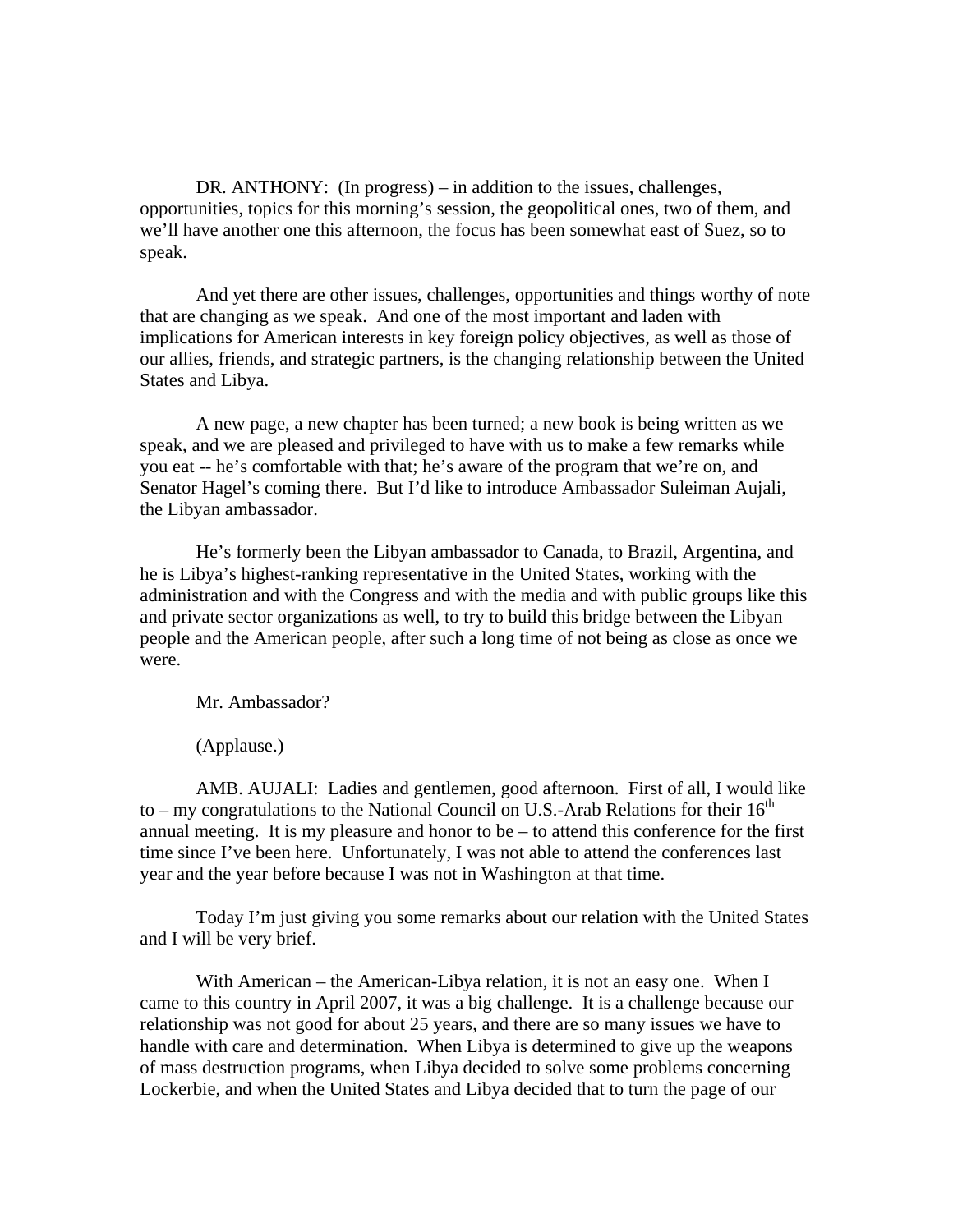relation, which doesn't serve any one of us. Twenty-five years we've never been able to achieve anything.

In three years, we've been able to achieve a lot of things. When I came here, it was an interest section under the umbrella of United Arab Emirates Embassy, and the United Arab Emirates . . . they did a great job for us. It was not an easy one, but in one year we've been able to move one step and we upgraded our relation to the Liaison Office.

Before the end of the year, we've been able also to move freely in the United States after the sanction has been removed, and we start working with the government, with the business community, and with the Capitol Hill. In 2006, all of the sanctions were removed; Libya's name has been taken off the country sponsors of terrorism, and trade is start between our two countries.

Libya, it is a small country with 5.5 (million) population, and with a very big  $$ with a very long coastal area -- it's about 2,000 kilometers, and with 95 percent of it is desert. Desert, but is good desert with oil, with gas and water.

The first to come to Libya after the normalization of relation were the oil companies, and the American companies, they were able to grab 11 blocks from 15 in the international tender in 2005. And the return of the oil companies, it was an interest not only for Americans, it was interest of the Libyans. We've been able to have a better condition with the other companies who've been in Libya for a long time. And I am proud to say that most of the oil company who've been in Libya before, they are back now to business.

But our relation with the United States, it should not be only oil and gas. The trade relation is important and we hope, through this meeting here, to reach some other companies in communication, in education, in health care, to go to see Libya. Libya, if you know how to go and how to start your business, it will be – it will not be impossible. But is not an easy country to do business, of course, because we've been under sanction for quite some time. And sanctions, it has hurt our economy, tears our education, tore our infrastructures. But I'm asking the new – the Americans' companies in different fields to try to invest in Libya.

Now, the other thing which is important for us is our  $-$  is education. In the '80s, we – there was about 4,000 Libyan students [in the United States]. In 2004 when I came here, there was no Libyan student. Ten Libyan students arrived last year, and now we have about 160. Well, this is not bad. I mean, maybe more than 10 percent – more than 10 times the number of students we (received ?). But these students, of course, when they came here they faced some problems to get their visas and to get used to the country. And even maybe they were frightened to come to United States in the first place. But now they're encouraging, because the first group, they came here and they've been able to encourage some of -- their friends in Libya to come.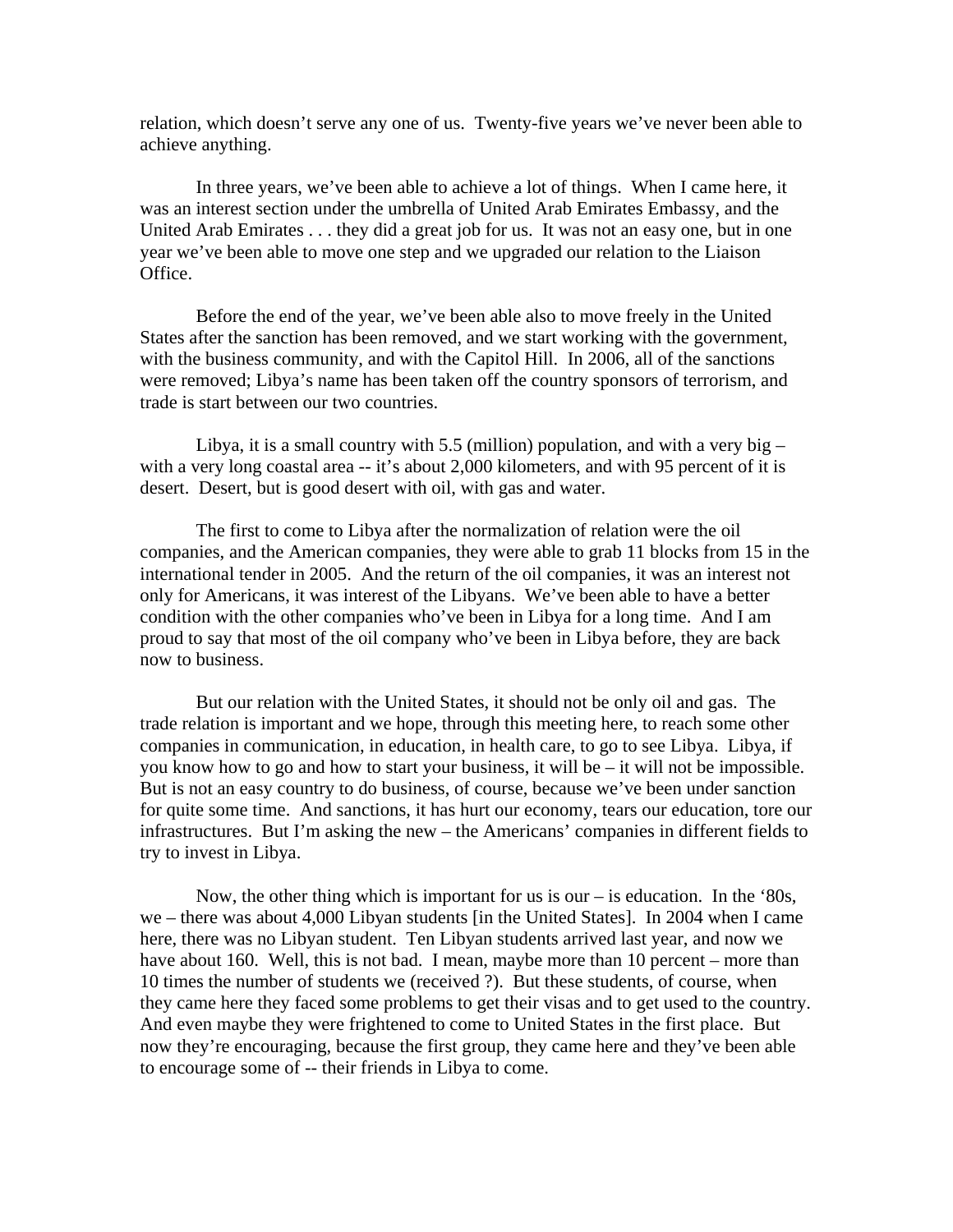This country, it's a great country. The Americans, they are great people, and I think that it is important to open your country for the world. This is the country of opportunity, the country of chances, and especially the Arab community that has been living in this country, they have the chances of living, they have the chance of protection. They have to work for the interests of the Americans and, at the same time, I believe, the interests of their native country. We have to work together to bring these two parties together.

What we can do together, as I said, that education, communication – in the communication field and the economic field. And also there are some political issues. We've been working against each other in many places, unfortunately, for some time. Now we are working together. We are working together in Africa. We've been able to solve some problems and we've been able to coordinate our efforts, and we've been able to talk seriously concerning some serious issue like Darfur, which is a real important issue, and there will be a conference on October 27th in Tripoli concerning the Darfur.

Also, we are for the first time five Arab countries in the eastern part of the Arab world – that's Libya, Tunisia, Algeria, Morocco, and Mauritania. We've been able to sit together with the United States in New York this year and to talk how can we improve the region. How can we work together, how can we fight the terrorism, which is now threating this region in the Arab world?

Then the chances are there. The determination is there. Just we need to build the confidence between our two countries. And to build the confidence is not an easy issue, but I am happy to tell you that we are doing a great job, with the help of the business community, the State Department, the different states and different department in the United States.

Now Libya is facing another serious task. Libya will be a member of the Security Council in 2008. There are so many sensitive issue we have that will be resolved before we take our seats, and we have to work very closely with the United States concerning this – in this coming two years.

We've been able to – also to exchange visitors, delegations. We've been able also to organize some important forums here. The Libyan-American Business Association, they organized last year a forum and this year also they're going to organize one in November, on the fifth of November.

This is in general just a few remarks, and I want to thank you. I want to thank the organizer. And my message to the Arab community there that you have to be involved in the American politics; you have to be aware of what we have – our problem in the Middle East, and we try to work together for the sake of the peace and the security.

Thank you very much.

(Applause.)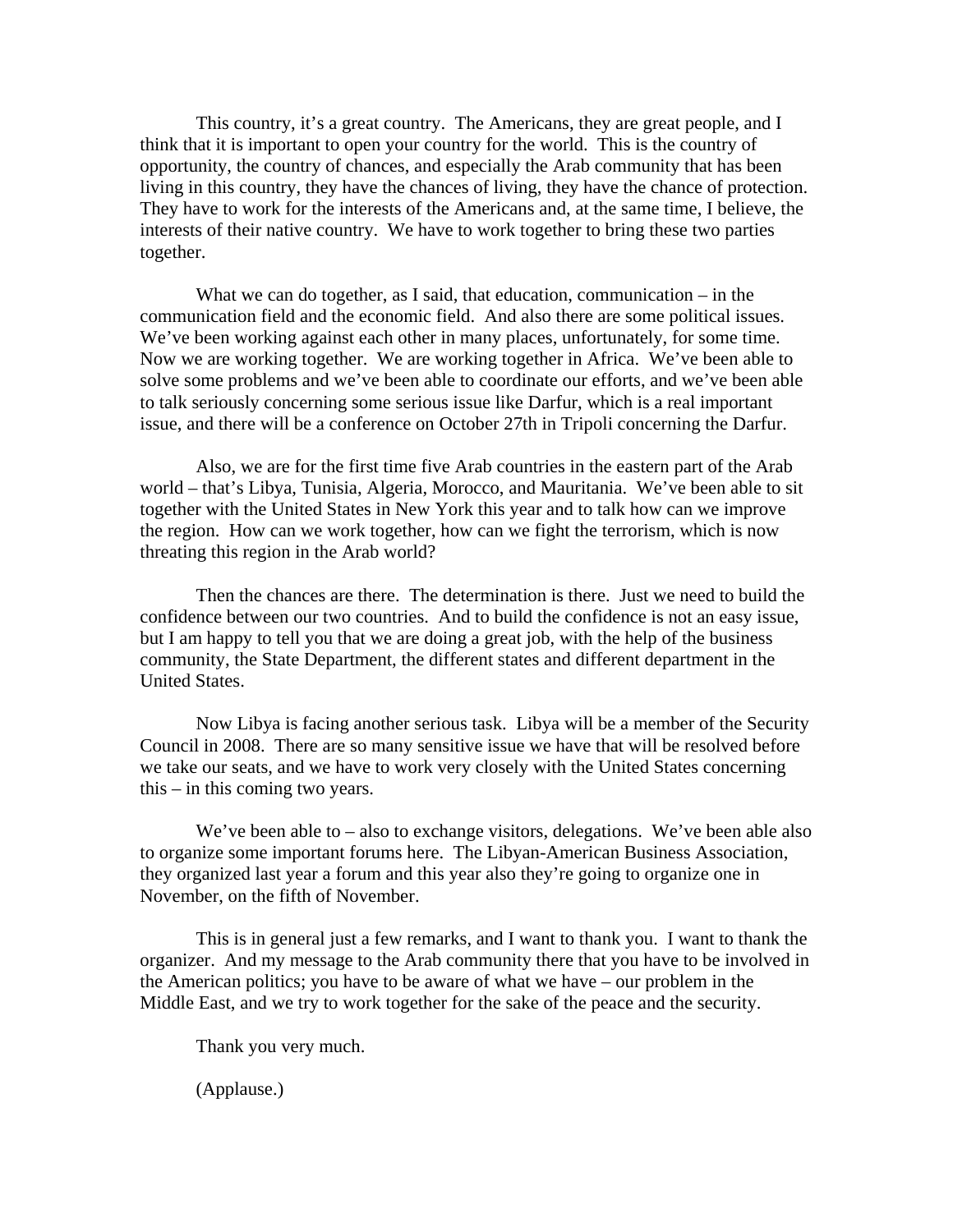DR. ANTHONY: Thank you. We're very appreciative, Your Excellency, for those remarks. Libya's one of the least well known or understood among the 22 Arab countries and it is, as you indicated, a country that has turned a new page and offers lots of opportunities for cooperation, mutuality of benefit, and reciprocity of reward.

We're very appreciative of the fact that there are a number of diplomats here and people working for the U.S. executive branch in both the Department of State, the Department of Defense, the Department of Energy; but we also have a community of Arab diplomats, both at the embassies that are part of the sponsors of this conference as well as the broader Arab diplomatic community. I would like for the Arab diplomats, please, if they would stand, because so many Americans want to know who you are and would like to meet you and get to know you better. If those from the Arab embassies would just stand briefly? Thank you. (Applause.)

That's great. That's 50 to 60 there. And if there are the American government representatives who would be willing also to stand, those who are representing the United States government – I know you're here. Yes. There, here, there – and here. Thank all of you for being here. (Applause.)

### (Pause.)

Ladies and gentlemen, our keynote speaker for this luncheon session has arrived, and it's my pleasure and privilege to introduce him.

Many of you who are regulars at this annual conference are aware that several years ago, Senator Hagel also addressed a packed, standing-room-only crowd when we had it at the Marriott Wardman Hotel. And so when it was known that he would agree to speak again and address the issues facing all of us here, this itself proved its own positive draw.

Senator Hagel is serving his second term in the United States Senate, and he is a member of four different committees in the U.S. Senate: Foreign Relations; Banking, Housing, and Urban Affairs; along with Intelligence; and Rules. Senator Hagel is an individual who, unlike some in the Congress, has had a strong career in terms of civil and military affairs. And in that regard, he has the image, or the frame of reference, of Cincinnatus there in terms of the role model of a person who's committed to peace and civility and stability, but in times of war does not shirk to call the national duty call of his country.

Senator Hagel has more awards than anyone that I've ever been privileged to introduce. And I'm not going to call attention to the specific awards, only their numbers there, in terms of a total 34 major national and international awards that span the spectrum of civic affairs, business affairs, professional affairs, patriotic duties, working with the veterans, working with those who served in our armed forces, even as we speak.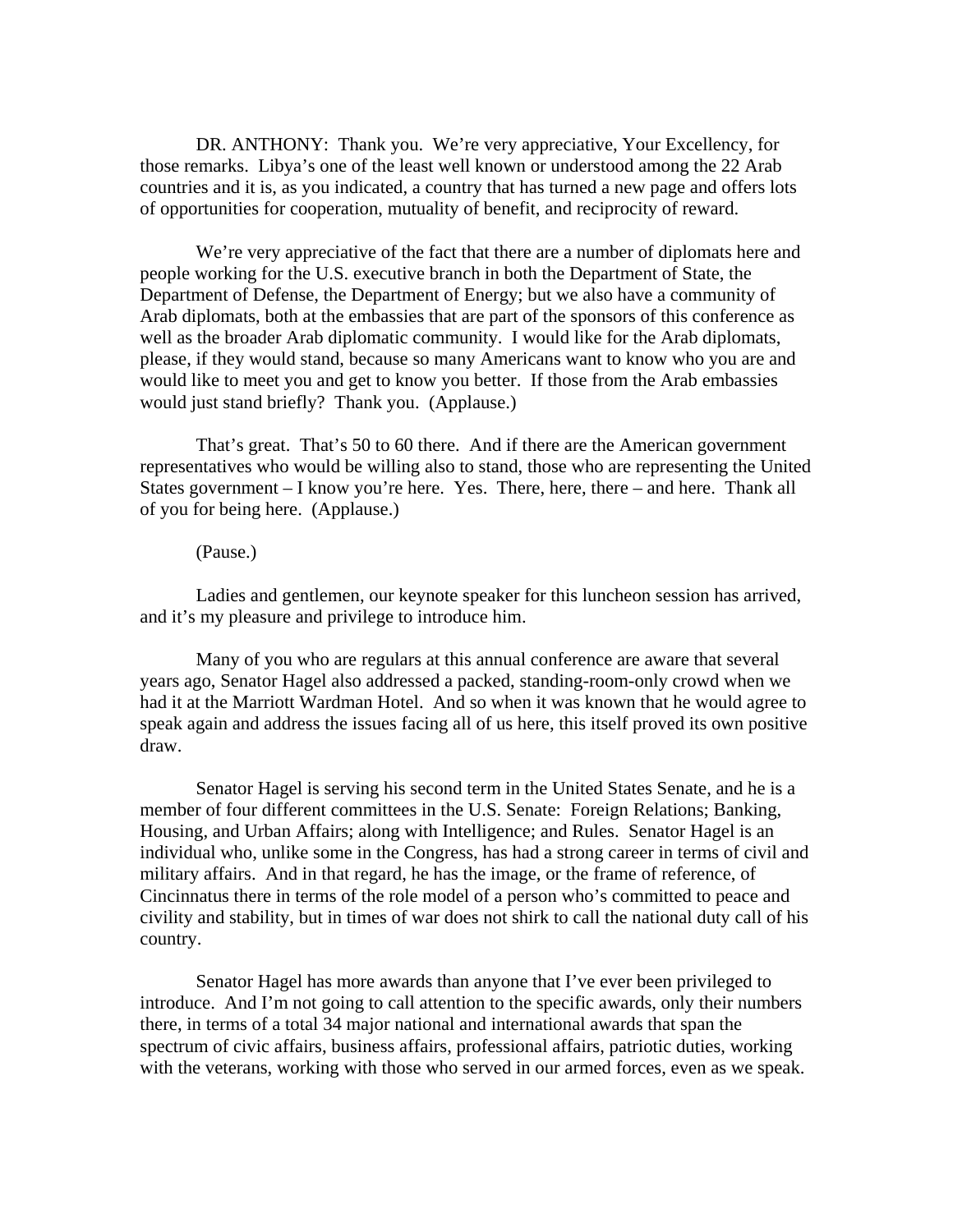He and his brother Tom served in Vietnam in 1968, so when he speaks up and speaks out on these issues pertaining to our country's role in regional and world affairs, and what are America's true national security and related interests, and what are the proper components of our relationships with our friends and allies and partners, this is an individual who speaks from firsthand knowledge -- and not just in particular the region in which we are positioned now, but half the way around the globe from our country and almost everywhere in between.

Senator Hagel has had many positions in addition to his awards as member of boards of directors, boards of governors and boards of trustees. I commend to you his biography in the program booklet, and think in terms of your photocopying it and giving it to your sons, daughters, nieces, and nephews, and those of you who – among educators here present today, to make sure that each and every one of your students read it and find the inspiration in those contents there. Because if he can do it, others can do it as well.

Senator Hagel.

(Applause.)

SEN. CHUCK HAGEL (R-NE): John, thank you. I am grateful for an opportunity to exchange some thoughts with you today, but I am most pleased for the opportunity to thank you for what this organization represents, the focus you put on the great issues of our day, the enthusiasm, the energy, and the resources that you have devoted to making a better world. And I am not unaware that you all have spheres of influence that take you in many directions, and your time is precious and your resources are limited. So to prioritize your efforts to help bring together a troubled region, and just as your theme notes today, it is in the common interest of all mankind.

I want to note in particular the students here today, as John has referenced some of the students and their professors. I know this is important for you, and I welcome you to this opportunity, not to hear me  $-1$ 'm the weak link in the program, but John has overlooked that – and nonetheless to be here, and I hope you have had an opportunity to be here for Ambassador Aujali's comments. And thank you, Mr. Ambassador, for what you do, and your comments.

But also, if you can spend a good part of your day participating in this event, it gives you a good grounding for what you will inherit as the next generation of leaders in our country. You will learn a great deal, because it is through these kinds of efforts and this process and these kinds of exchanges that we find answers to these great challenges that face our world today.

And we are living in a time not unlike other transformational times in the history of man where the challenges loom large, but so do the opportunities. And it is always the responsibility of leadership to thread their way through those challenges and weave into those challenges not just the answers and solutions, but the opportunities and taking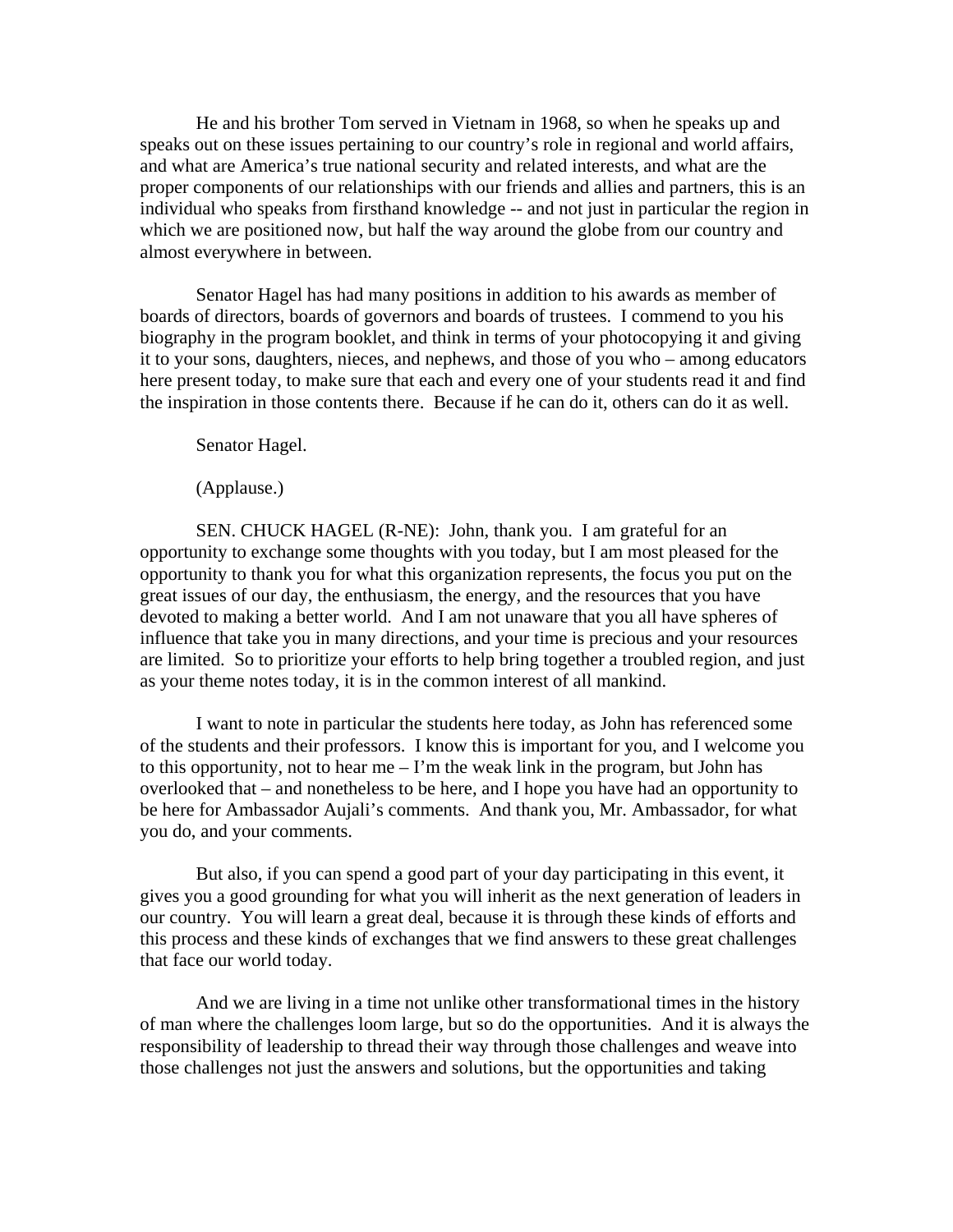advantage of those opportunities to in fact assure that the next generation inherits a better world, a more peaceful world, a world more fully complete in understanding each other.

I want to begin my brief comments, and then we will open it up to questions, comments, solutions, insults – (laughter) -- whatever you would like to exchange, with a focus on the theme of your gathering.

I have always found in all that I have been privileged to be part of in my life that common interests, the common denominator of common interests, in fact represents the glue that holds societies together, civilizations. And as the great historian Arnold Toynbee once wrote, that the history of man is the history of challenge response. Challenge response.

And the 23 or 24 civilizations in the history of man have always had to deal with that, that one question. And when we think of the great challenges that face our world today, 6-1/2 billion people, all now part of a global community, we will not unwind that, that global community, underpinned by a global economy.

There's no part of the world, no region of the world that doesn't affect all the other regions. We are woven together in the same fabric of the same cloth that's humanity. And if in fact we are to prevail in this world of great new challenges – extremism, terrorism, proliferation of weapons of mass destruction, endemic poverty, pandemic health issues, environmental challenges.

And maybe the most insidious challenge of all, most difficult to deal with: despair. Because when man is without dignity, when man is without hope, little else matters. And when you further examine the demographic of the 6-1/2 billion citizens of the world today, we find that almost 40 percent are under the age of 19 years old. And most of those reside in the most troubled areas of the world; certainly the area that you are focused on today, the Middle East, is one such part of the world. Much of Africa, a good deal of Asia, good deal of Latin America, North Korea.

These are areas that essentially were left behind over the last 65 years, as man was accomplishing astounding historic advancements for the human race, whether in health, whether in science, technology, transportation. But all people were not beneficiaries of that great human advancement, and it is there that we find our greatest challenges, in these particular areas that were left behind. Many reasons for that, much blame to go around, but the fact is we are where we are.

Our responsibility is to find enough of a solution to put enough of these challenges on some high ground so that we have hope in dealing with these great challenges. We won't fix them all, not in this generation, but these young people here today need to be prepared. They need to be inspired. They need to be ready to assume that next level of responsibility so that they can go on and fix the things we couldn't fix. And no generation has ever failed at that. And we've had some great challenges through the history of man, great challenges.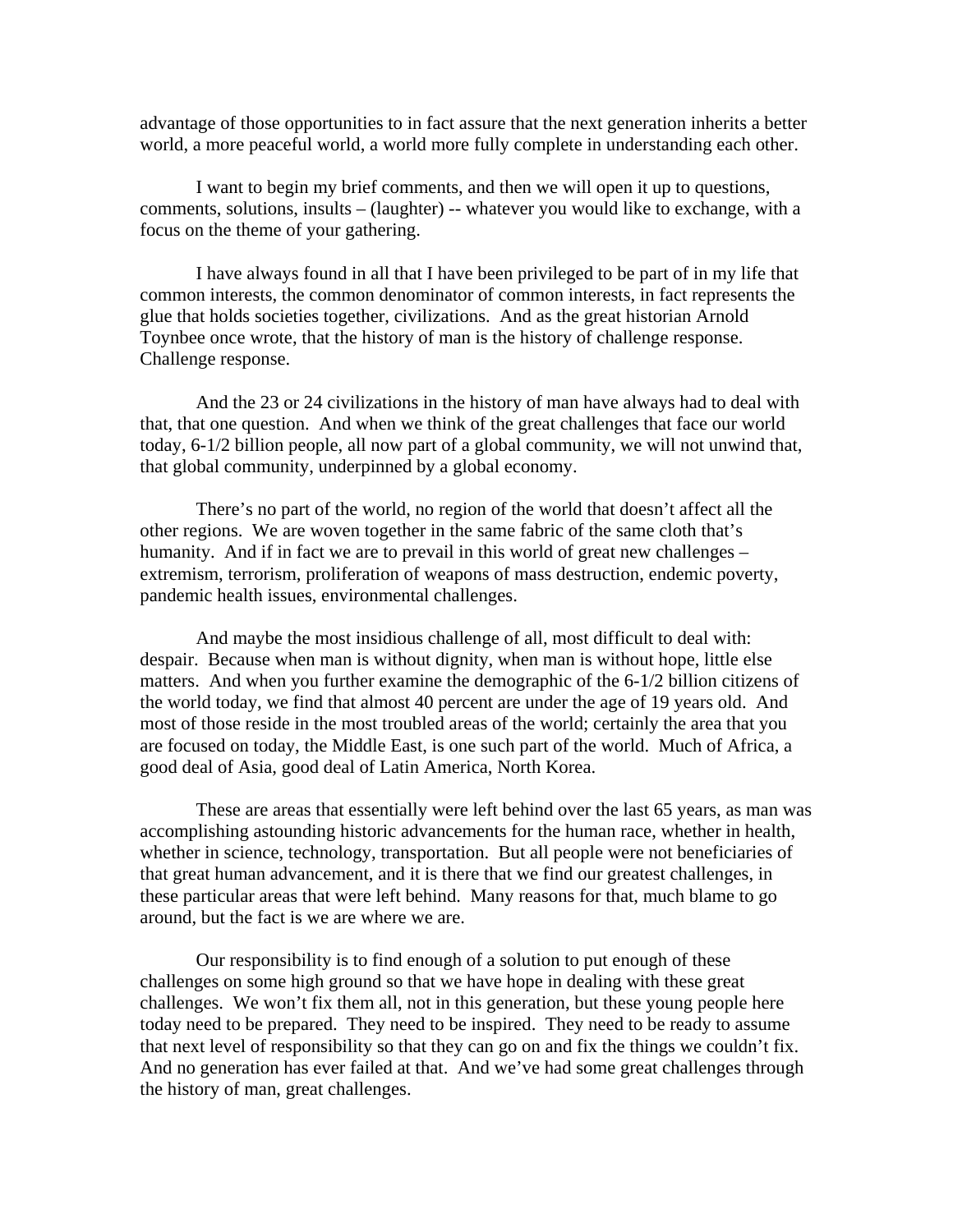But all in all, when you look over the last 65 years, we've accomplished an awful lot. No World War III; that's pretty significant. No nuclear exchange; that's rather significant. We've brought more people into individual liberty and freedom and democracy than ever before. We saved more people from hunger than ever before, recognizing we still have great, great strides to go, recognizing we have failed in areas; we have made mistakes in areas. The United States has been part of that.

But when we focus on a common purpose, on a common goal, on a common interest, just as the great leaders after World War II did when they built coalitions of common interest, the United Nations, NATO, World Bank, IMF, dozens of multilateral banks, development organizations. Why was that? Was that in the benefit -- for the benefit of one nation, one people? No. It was no zero-sum game.

Trade. Trade raises the standards of living for all people. Trade's not a guarantee. [There are] winners and losers. Trade is a very critical part of exchanging knowledge and information and relationships and understanding. It's imperfect, but I prefer it to sending armies against each other. But it's a common interest.

We built these institutions after World War II to bring some priorities, some ability for all mankind to prosper, some boundaries in how we do that, rather than what we experienced in the first fifty years of the twentieth century when we elbowed each other out of the way for oil, for rubber, things that led to the great conflagrations of the first half of the  $20<sup>th</sup>$  century. All institutions are imperfect. Each individual is imperfect.

But overall, we framed a pretty good world, working together in common interest, in common purpose. And just as your theme is about the common interests of energy, of diplomacy, of trade, of humanity, we're all the same in the most fundamental ways. It matters little what your religion is, what your color of your skin is, what region of the world is your background, what your culture is, what your tradition is, what your history is. What matters most? Family, peace, opportunity, some ability of some human dignity, to express that dignity, to express your opinions, to express some sense of liberty, your own choice. That's not unique to Christianity or Judaism or Islam, that I'm aware of. It is a common interest; it is a common purpose for all mankind.

And if we are in fact to resolve these great issues, or at least begin to put these issues in a frame of reference where we can resolve them, certainly the Middle East is the most combustible area of the world today that we're dealing with -- the most dangerous, most complicated – then we're going to have to realize that these common interests have to come into play.

Now, if you subscribe to any of that -- and what I have just said is not profound, it's not unique, it's not new -- but I intensely believe that's the way you solve problems, through cooperation. You don't solve problems at the end of a barrel of a gun. There is no military solution in Iraq. There will not be a military solution in Iraq. The future of Iraq will be determined by the Iraqi people. We can help, we can buy time, we can frame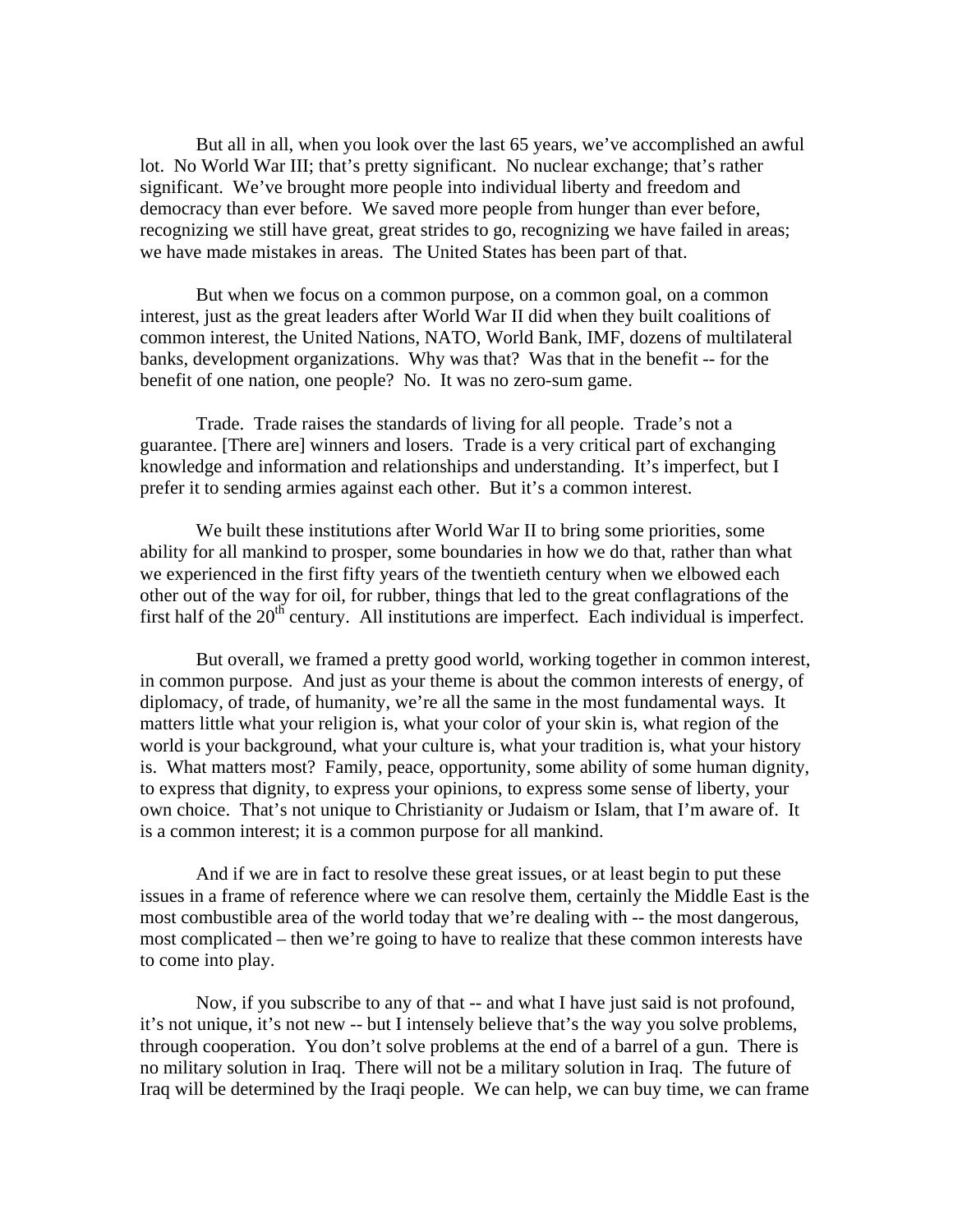things up, but in the end the Iraqis will have to sort Iraq out, just as every nation in the world has to figure out whether they are going to find the courage and all that goes with leading their people and putting their people first.

The United States can't do that for anyone. No country can do that for another country and another people. But there are enough common interests that allow us to help do that. And so if we are to address these great issues -- and we must, because the future of mankind is at stake – there is no margin of error anymore in the possibility of wars.

When we're talking about weapons of mass destruction, a nuclear exchange, there is no margin of error. Even smart bombs, as precise as we believe they are, and as good as they are, as they have transformed a great deal of warfare, still kill a lot of innocent people. And if you look at the weapons being used in Iraq today, or anywhere in the world, still it is very much the family of the most crude weaponry out there that does the most damage – suicide bombers.

Smart bombs do not stop suicide bombers. What stops suicide bombers? Well, I don't have all of that answer, but I do know that when you don't deal with the human condition and you don't focus on the future of man, and people are in fact locked into a cycle of despair, they are very easy prey for those who would use religion, those who would use philosophies about life or government or the hereafter to use these people, prey upon these people to do things that are totally alien from the interests of mankind.

It is not in the interest of mankind, regardless of what you believe or how much you've been wronged, to strap dynamite around your waist and go in and blow up innocent people. That is not acceptable, regardless of the purpose of your cause or the nobility of your cause. That is not acceptable. So how do you stop it?

You stop it by getting underneath the problems: what is it that drives this? what is it that does this to people? I'm not aware of any religion – when you look at the Koran or the Talmud or Bible or any religious document of any standing – that purports to use these kinds of tactics: terrorism, killing innocent people. I'm not aware of a religion today that states that and says that is acceptable because it's in the interest of my god. It doesn't happen.

So rather than screaming at each other and having all of our transmitters turned on, with all of our receivers turned off, and talking about war and threatening and bludgeoning and not engaging, well, where do you think this is going to go? It's very predictable. I have, for example, said regarding Iran, I think the United States should engage Iran directly, unconditionally. Does it mean negotiate? Maybe we will.

But I would take the country of Libya, Mr. Ambassador, and use Libya as a good example. I think Libya is better off today, I think the Middle East is better off today, North Africa is better off today, the United States, the world is better off today because, through engagement, through mutual interests, through some common denominators, we have seen a relationship develop, the United States and Libya and other nations, that is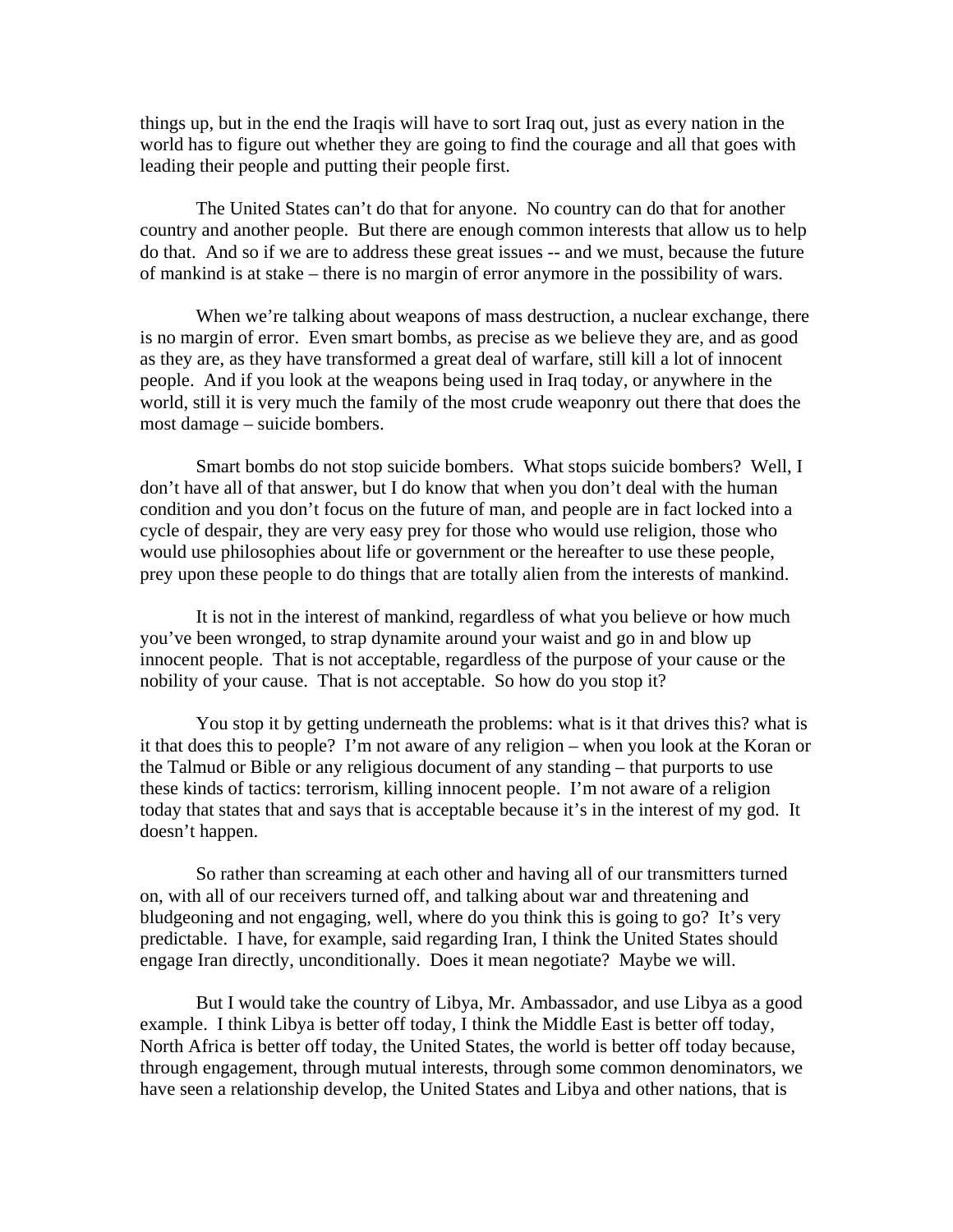far better today than it was 10 years ago, five years ago. I don't think Libya gave up its dignity. Libya didn't give up its sovereignty, nor did the United States.

We found some mutual interests; we found common denominators -- the relationship with the other North African countries along the Mediterranean, and the United States. Far better today than it was five years ago. Why? Because the governments of Tunisia and Morocco, Algeria, they don't want terrorists or extremists in their country, disrupting their country. Each country's different. We respect that, but we've found some common interests here through intelligence sharing and gathering. More trade, more understanding, more reaching out.

And I think one of the internal issues that the United States is going to have to refocus is, in fact, reintroducing itself to the world. We're not going to fix these problems through armies. We're not going to fix these problems through the military. We are burdening our military in Iraq; we're asking our military in Iraq to do things it can't do. Militaries are important, absolutely. It is part of the arsenal of what a nation has, to deal with the realities of the framework of foreign policy.

And foreign policy really is the framework of a nation's interests. Everything fits into that framework of foreign policy. Your energy needs, your trade, stability, security in the world, which directly affect every nation; certainly your immediate security, any nation's security; relationships with others, diplomacy, all fit within this arc of foreign policy.

But those must reside around a basis of common interests, of common purpose. And I think if we will shift – and I believe we will in this country – shift to paying more attention to those issues, and attaching our energy and our resources to those issues and engaging the world – I often use the example of the president whose name is on this building, Ronald Reagan. I don't know if there was a president of the United States who was more anti-Communist in what he believed, what he said, how he said it, than Ronald Reagan. This is the president who referred to the Soviet Union always as the "Evil Empire." But what did Ronald Reagan do?

He actually sat down with the leaders of the Evil Empire. He sat down with Gorbachev, and they almost came to an agreement in Iceland to start a process to eliminate nuclear weapons. But he understood the importance of engagement. He understood things don't get better when you don't talk with people, when you don't communicate. If nothing else, the risk for unintended consequences, the risk for misunderstanding leads to military catastrophe. It leads always to catastrophe.

Now, there are some, I think, within our government and other governments; I think some in Iran, for example, who want that, who wish for that. Some in our government, the United States, I believe, truly believe that that is the way you solve the problem with Iran. I don't. We always have the last option of war, but I hope my country, the United States, has learned something from the past five years in Iraq. I hope we've learned an awful lot. It's been an expensive lesson. And until we are able to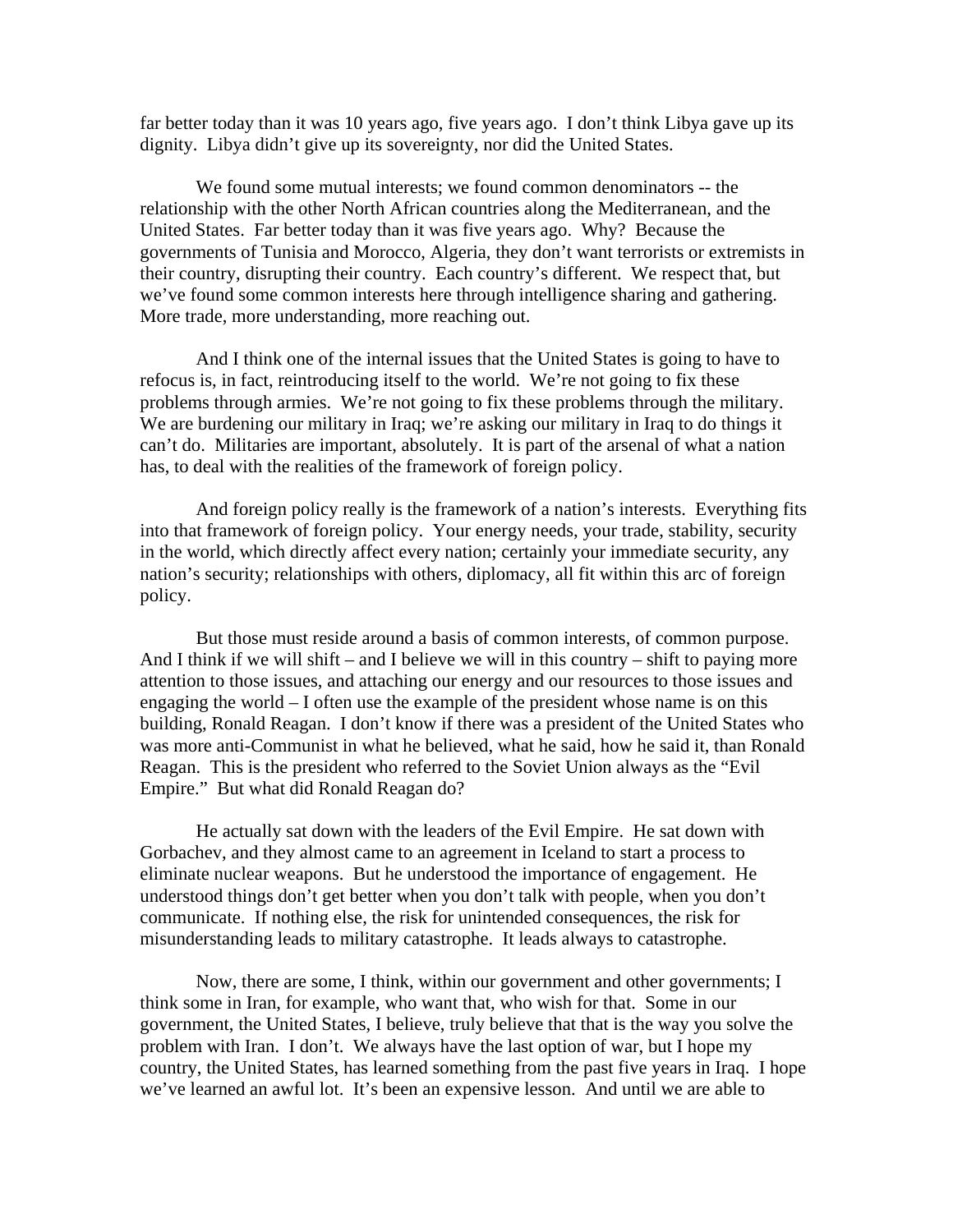frame up the larger issues with the essence of common interest in the Middle East, which is your topic, which is your focus, then the possibility of solving much else remains very aloof. Very aloof.

The Israeli-Arab issue, I have been told by every Arab leader, is at the core, more than any one issue, of these relationships. Now, if we can bring an Israeli-Palestinian peace process ultimately to a two-nation-state solution, which everyone agrees is the solution -- we seem to have a hard time getting there -- but if we can bring that up onto some high ground, that's not going to fix the problem in Iraq. That's not going to fix the problem in Iran. But it will go a long way toward developing not just an atmosphere and an environment and a flexibility that Arab leaders have, to have more ability and more range to deal with some of the other issues in a give-and-take, in a compromised position, in how we deal with these other issues.

They are all connected. You can't disconnect the Arab-Israeli issue from Iraq, from Iran, from Syria, from Lebanon. They are woven into the same regional fabric, and I have addressed that in legislation, in speeches. And until we are able to focus with some strategic context -- which I don't believe we've done over the last few year, in how we deal with the Arab-Israeli issue, how we deal with the Middle East – until there's a strategic context in place, rather than just ricocheting from crisis to crisis, or good idea to good idea – that one didn't work; let's try another one – that's not the way great nations work. That's not the way sovereign nations can make a difference in the world.

Well, I am much encouraged that organizations such has yours, individuals such as you and the institutions you each represent, are staying focused, involved, and can continue to work with government officials on these great issues. We in the government reflect who we represent. We are products of where we come from. We must stay close to that.

And those in my business who get in trouble are the ones who, for whatever reason, come loose of their moorings, or disconnect from the realities and the people that they represent. That does not mean – that does not mean – that you don't have a higher obligation to lead and say things clearly.

And I think it's fundamental, not just to a democracy, but to any form of a society, whether it's a tribal society, whether it's a small town in western Nebraska, it doesn't' make any difference. If we are to lead, we have only one currency, and that's trust. And if you debase that currency, if you lose that currency, you can't lead. And that applies to everything in life – personal relationships, business relationships. If people don't trust you, if they don't trust your purpose, your effectiveness is gone. Your ability to lead is gone.

Lead – leading is not managing. You can hire managers. You can't hire leaders, and that's what all nations look for: responsible leaders who put the interest of their nation and their people before their own interests.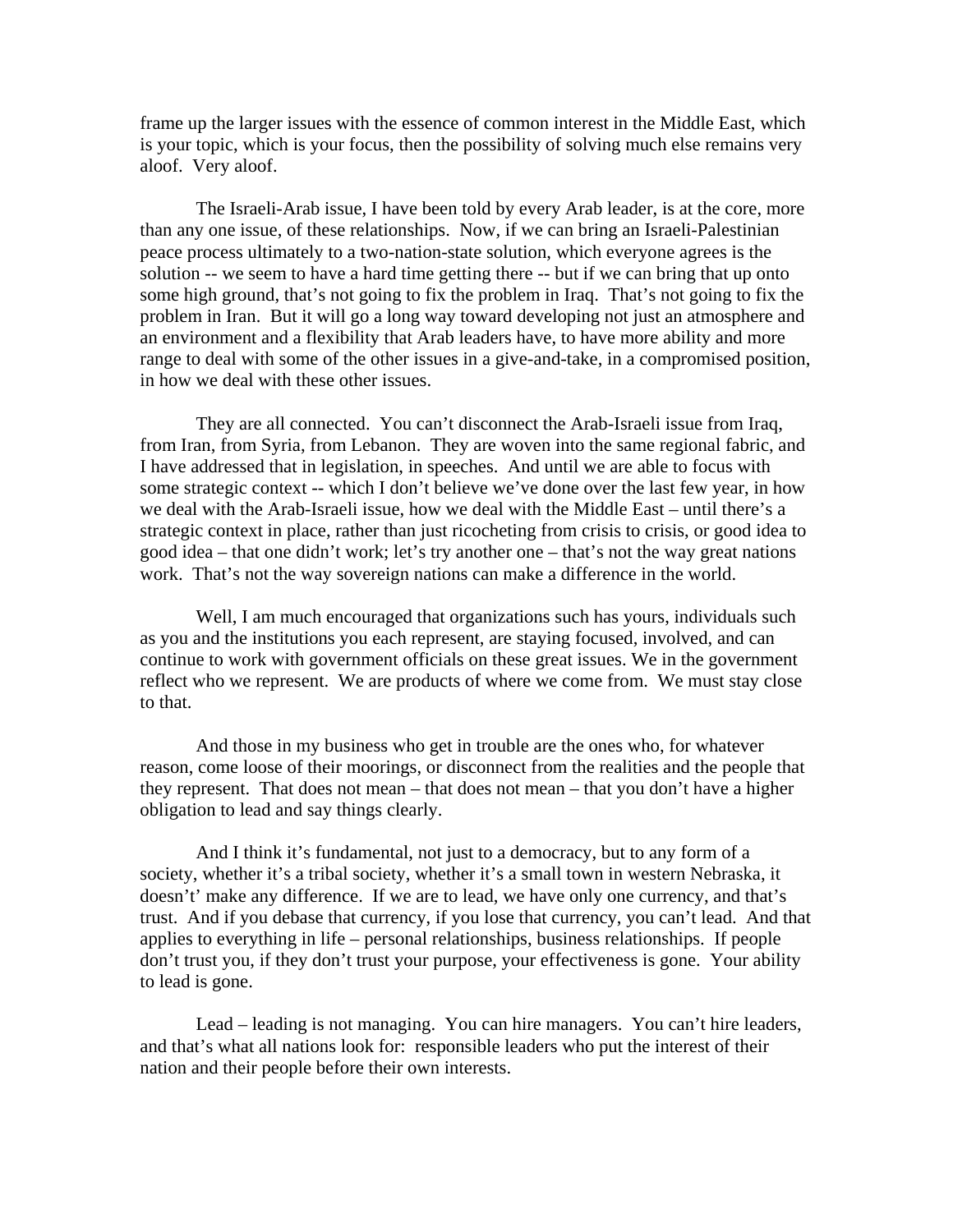If we could just fulfill that one point in the 191 nations on Earth to some modicum of success, we wouldn't need armies. If we could just do that. We must keep trying. These young people today are the ones that we will look to to help us do that. But we have to help them; we must help them prepare. And this is our watch; this is our time, and we cannot fail. Because if we fail, the Middle East just being one, but an important part of this, then these young people will inherit the most dangerous world mankind's ever known.

I prefer not to believe that that will happen. I believe that we can do better. I believe we are better. Not just the United States, I believe all people, all societies, are better. And I believe we all want essentially one thing, the same thing.

So I again thank you for what you do, and thank you for allowing me an opportunity to share some thoughts. And I'd be glad to respond to any questions or anything I can address.

Thank you very much.

(Applause.)

John, thank you. I appreciate it. Thank you.

DR. ANTHONY: (Off mike) – questions -- take two or three. (Off mike.)

Q: Well, we at ABC met this morning with a group of -- (word inaudible) – from Europe and they commented on what they saw as the erosion of civil rights and civil liberties in our country. How do we continue the war on terror and still be mindful of America's value of civil rights and civil liberties?

SEN. HAGEL: Well, the way I answer that is, first – is America is a nation of laws. We are a society of laws. We have one anchor that is more important than any one anchor in our country, and we must faithfully adhere to the precepts of that document, and that's called the Constitution of the United States. I take an oath of office, the President does, every elected member of any government takes an oath of office to the Constitution.

What that oath of office is all about is protecting the rights of the individuals enshrined in the Constitution and the security of our country. For over 200 years, America has done that rather well. We have protected individual liberties and also the national interest of our country. You don't have to give up liberty for security. Don't ever give up liberty for security. We're a stronger, smarter, better nation than that.

And if in fact this so-called asymmetrical challenge of war today is not about Soviet tanks and planes coming through the Fulda Gap in Germany, or great armies or great air forces or great navies coming against us, which is the case, but more of an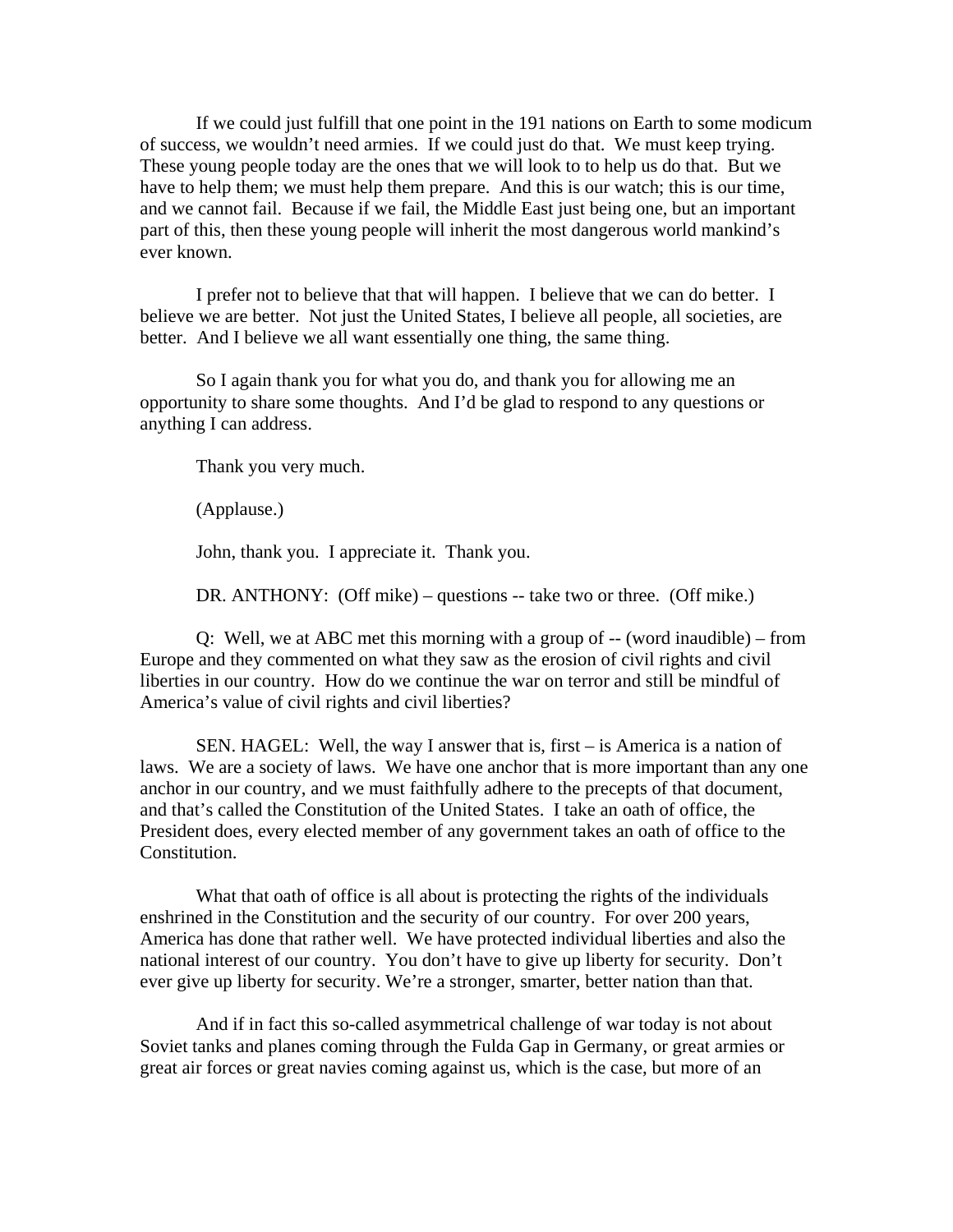insidious attack, as we saw, of course, on September  $11<sup>th</sup>$ , 2001, you're not going to fix this by giving up liberties.

We're doing – we're doing this right now in the Intelligence Committee I serve on. We're working on a revamping of the federal – or, the Foreign Intelligence Surveillance Act, FISA. And I've been one of those who has constantly pushed: no, there must be accountability. No one person should have the power to say to 300 million Americans, "Trust me. Trust me, if I have to wiretap your phones or whatever, believe me, I know and the CIA Director knows, the National Security Advisor knows, and you just put your trust in me." I don't put my trust in any one politician or any one person. You put your trust in the Constitution. I don't take an oath of office –

#### (Applause.)

The most difficult and pressing and realistic challenge to the security of this country is not from terrorism. That's a reality, it's a problem, we're going to have to deal with it, we are dealing with it, we're doing it pretty well. The biggest challenge to the freedoms of America is concentrations of power: big government, unaccountable government, big business, and big media. And too much power in the hands of too few people is very dangerous. That's the way I'd answer your question. (Applause.)

DR. ANTHONY: (Off mike.)

Q: Thanks for your comments on leadership, Senator. I was interested, for the last year of another two-term president, everybody's energized on Arab-Israeli peace; something about the last year brings that on. So I have to wonder, I'd like your assessment, in a country where using the word -- (inaudible) – political liability can be really carried through on that. And can we be leaders in achieving Arab-Israeli peace?

SEN. HAGEL: Well, Dan, I think you have put your finger on a core issue, and the essence of leadership in the Middle East for the role the United States can play or can't play, and how much damage we've done to ourselves. And I think the United States has done great damage to itself in that role of an honest broker.

An honest broker implies, obviously, that that broker has the capability and the standing, from both parties – or however many parties are involved in the dispute or the issue – that there is some amount of trust in that broker. And I talked about trust a few minutes ago, about the currency of trust. And if you have a situation where one side doesn't trust you or one side thinks that you're siding with the other side, in particular the Israeli-Arab conflict, then your point is very relevant. Then we are essentially unable to be a so-called honest broker.

Now, there's no question in the Arab-Israeli issue that Israel is a nation today as a result of the United States. Israel has been a strong ally; we have been a strong ally of Israel since 1948. We will be; in my opinion, should be. But I've also said this: not at the expense of our relationships with Arab countries, not at the sacrifice of our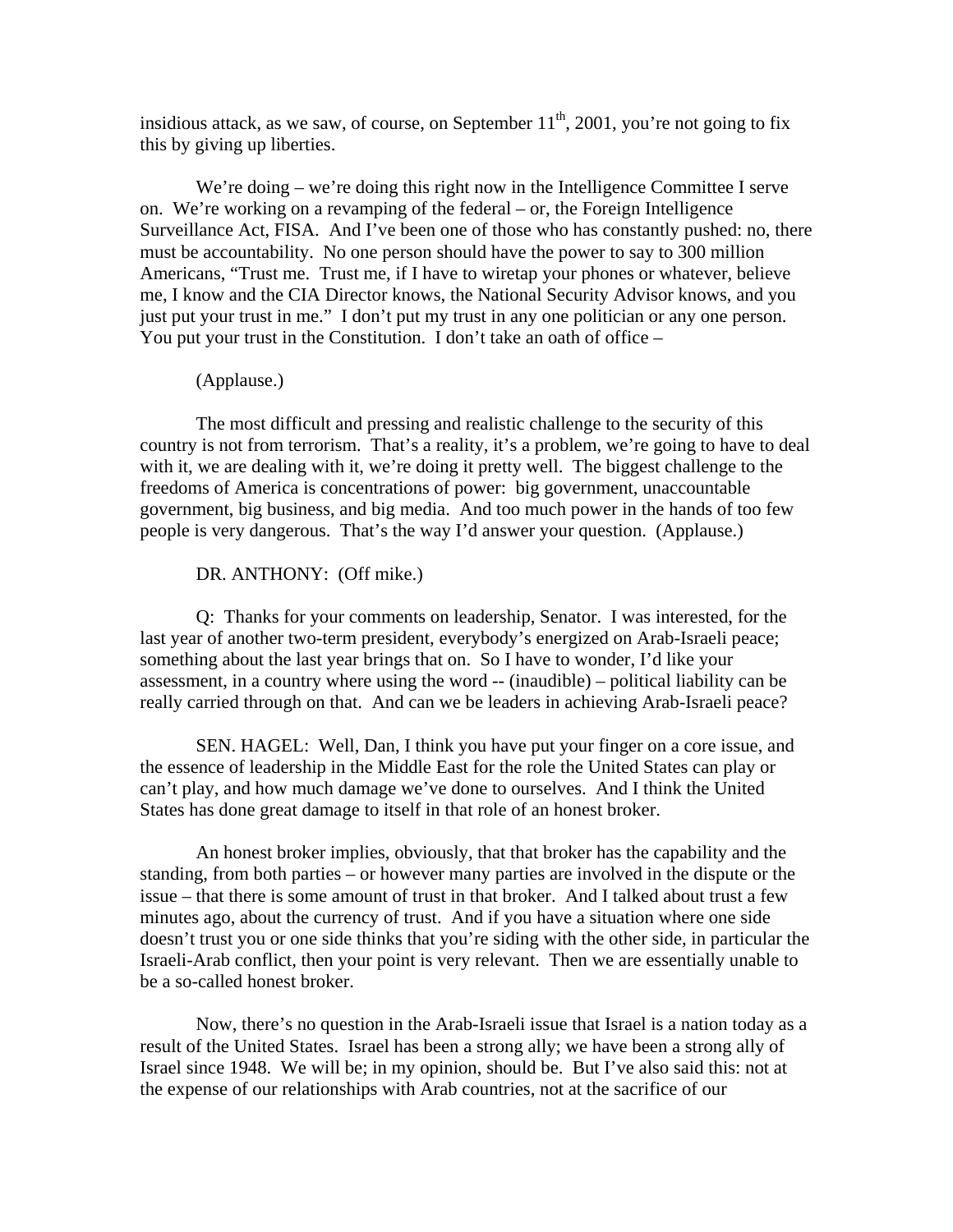friendships with the Arabs. It does not need to be that way. It does not need to be that way.

And so I talked about trying to address this issue. I said it in a little different way when I said one of the great challenges we have ahead of us, I believe, is re-introducing America to the world. And within that component, if you believe that, we're in a lot of trouble in the world, by the optics of everyone else thinking that America is something we Americans don't think we are. You can take any measurement of that – take Gallup's poll, take Pew's poll, take every international poll. Zogby's poll. Take anybody's. It's consistent, whether it's Turkey having a 10 percent approval of Americans or whether it's Australia, 15 percent, whether it's our European friends and allies. Why is that?

Americans are perplexed by that; I understand that. Americans are decent people. We've done an awful lot of good in the world; made mistakes, too. But why is that optic the way it is? Well, we're going to have to understand that we have to reverse optics, too. It isn't just America's optics, that we say, "Well, this is the way we look at it, and this is the way we're going to do it, and we'll talk to you based on our conditions, our place, our time, and our agenda. Now, if that's not good enough, we won't talk to you, and -- we'll penalize you."

We've got to reverse the optics. We have to understand why is it that so many people in the world have such a negative view of America. Why is it they don't trust our purpose? What's wrong here? What has gone wrong? And we have to focus on that, or -- because your question that you asked is going to be as critical a question as there will be in this next generation. And right now, because we will be unable to broker anything.

And if you think the military is the answer to this, threatening people, "We'll go to World War III if we have to," then you'd better start figuring out in America where you're going to get the soldiers. We are now at a societal breaking point. We've got a nation of 300 million people and we're asking less than 1 percent of this society to carry all the sacrifice and bear all the burden, do all the fighting, do all the dying. And you're not going to be able to sustain that.

Why do you think the chairman of the Joint Chiefs of Staff, Admiral Mullen, is on a tour around the country -- stories in the front page of the papers yesterday -- sitting down with all these captains who are leaving the Army and the Marines? And he's trying to understand why are you leaving? And I give him great credit for doing that. And they're telling him why they're leaving.

We live in a world of abstractions in Washington. We talk about war, and "Let's send three or four more combat brigades." What does that mean? That means human beings, that means families, that means sacrifice, that means consequences, that means all the realities of humanity. But yet we live in this world of abstractions and policies and sub-paragraphs. You can't fix the problems of the world like that. It won't work. It never has worked, and it's more complicated today.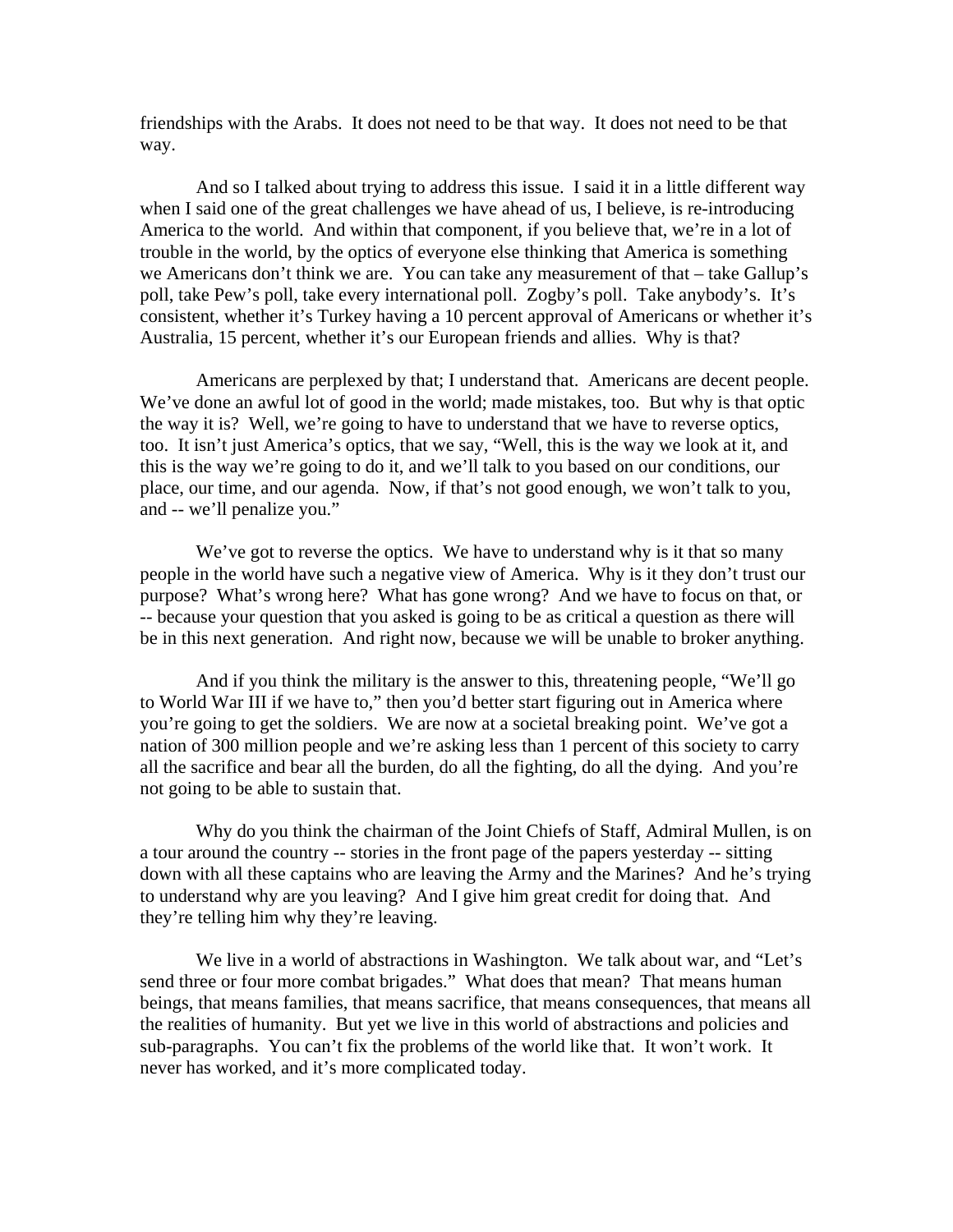### MR. ANTHONY: Last question, Dr. Bechtel.

Q: (Off mike.) I'd very much like to have your update, because at the time, Senator Fulbright identified the relationship of the Middle East as more problematic than of any other part of the world. That is indeed shared by -- (off mike).

SEN. HAGEL: Well, thank you, and I am a great admirer of Senator Fulbright's vision and his courage. And it took a lot of courage to do what he did and say what he said at a time when there were very few people in his own party taking any of those positions, let alone questioning – questioning positions. And I think I've always at least begun with a premise in political life, one of our responsibilities, I've always believed, if we have the privilege and honor of serving, is to question politics, to question policy, to question government.

And I was told once that I was unpatriotic because I was questioning my country. And I said, "No, there's a difference." I said, "It's not unpatriotic to question your government and government policy. It is unpatriotic not to question your government or government's policy." Whether you agree with it or not, that's the whole point of a Constitution; that's the whole point of a co-equal branch of government. We have three, and it's not by accident that Article I of the Constitution is not about the president of the United States. And by the way, I'm a strong believer in a strong president. Strong believer in that. We have to have, must have a strong president.

But Article I is about the Congress – not because I'm there; I'm just a fleeting steward at this time. And I'll – I won't even be a footnote when it's all over. But there's a reason, and that is we, the Congress, are closest to the people. We are elected by the people. Our president's not even elected by the people, as you know. Elected by Electoral College. Matter of fact, if we were elected by the people, Al Gore would have been the president, as you know. So that's the reason.

And we have a role, the Congress, and if you have any doubt about that, which there's been some question and some debate on the floor of the Senate over the last two years, and I constantly remind some of my colleagues. And I'd pull a little of Bob Byrd and impress people and pull out my Constitution and I'd say, "Read Section 8 of Article I." It tells you about the responsibilities of Congress in – oh, my goodness – foreign policy. In military policy. In military affairs. And you'll be quite surprised, if you've not read Section 8 recently, the specific language in that section, in the Constitution, that gives the Congress specific responsibility for very specific things when it comes to foreign policy.

Well, that said, your question, I think, is particularly appropriate because, as you asked the question framing up the Middle East today and reflecting on what Fulbright said -- and I just finished the new book on Eisenhower, "Ike," which I would recommend to all of you. It's an astoundingly good book, I think. I know a lot of books on Eisenhower have been good; this one, Michael Corda wrote it, is really, really excellent.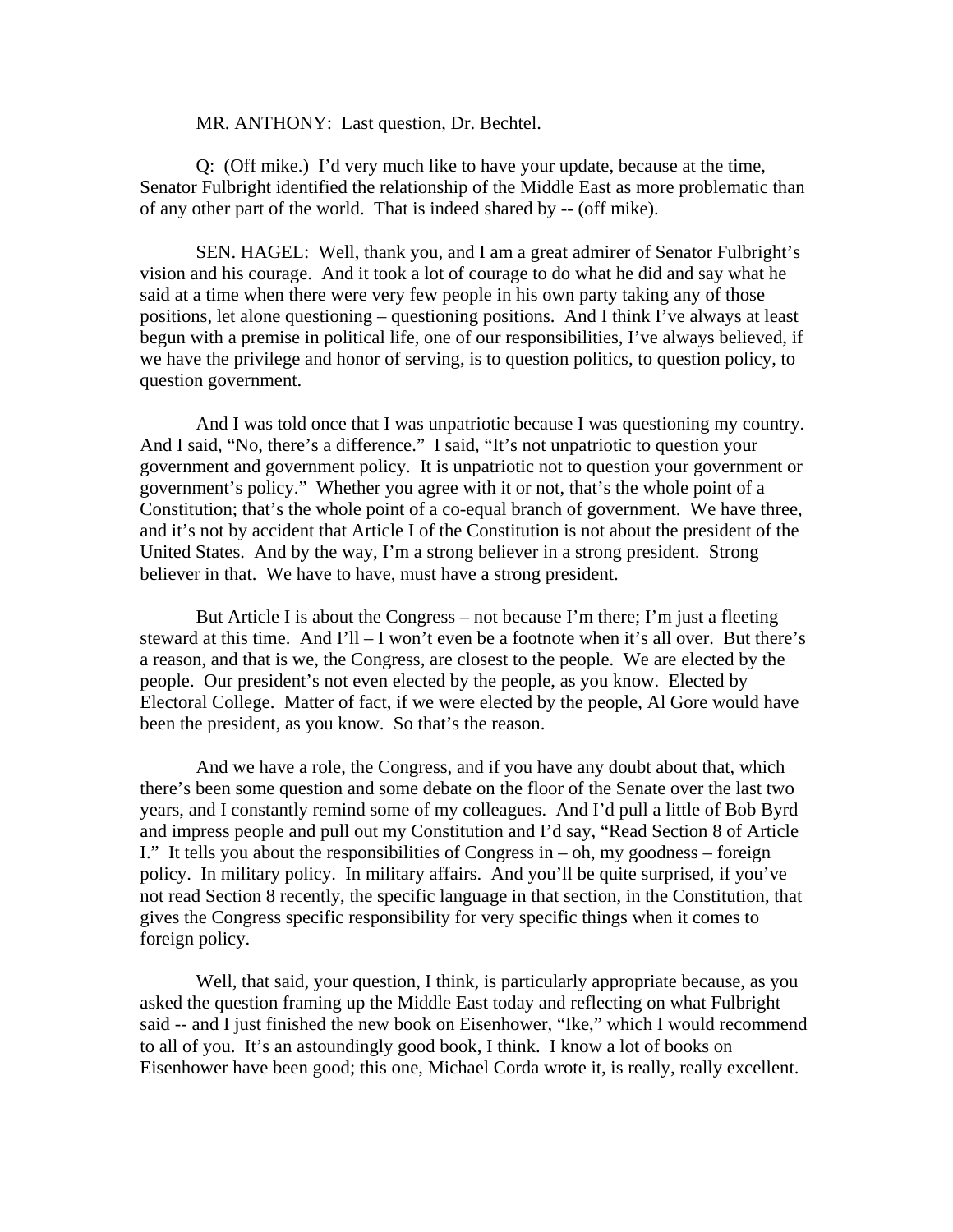And I was struck the other night as I was getting toward the end of it, it reflects on what you're talking about, what Fulbright said. Eisenhower said in the '50s about the Middle East, he said America should never, ever get bogged down in the Middle East as an occupation power for – regardless of the reason. Because if you ever do, if we ever do, it will be catastrophe. Five years, 170,000 troops in Iraq. That's an occupation power. There's no functioning government in Iraq.

And you asked about the Middle East, and in the interest of time I would just say this very briefly. I have always believed – and I noted it in some of my comments – that t here cannot, will not be any prospect for any kind of peace, stability, prosperity in the Middle East unless there is a regional dynamic – strategic, regional dynamic – policy in every way framed as to the future of the Middle East. That doesn't mean nations give up sovereignty; that doesn't mean nations give up anything.

But, for example, Iran is on the front pages. We've got a president talking about maybe World War III and Vice President Cheney can hardly wait to get to the next war - speech about attacking Iran next. Does anybody believe that there's going to be peace in the Middle East without Iran? Maybe you do. I don't.

Does anybody believe there's going to be peace in the Middle East until we find some way to start bringing this Israeli-Arab problem into some transparency, some high ground so we can move toward a two-state solution? I don't. Of course not. It's all framed in the same general area. It's complicated. And I'm not near as smart as most everybody in here about the Middle East, and I am quickly out of my depth on these things. I'm a senator, after all – (scattered laughter) – we don't know much about anything. (Laughter.) But it never stops us from giving speeches, of course, or saying anything. (Laughter.)

That's not a good answer to your question, but I think it's, at least in the interest of time, it's my general response to the question.

DR. ANTHONY: That's super.

SEN. HAGEL: John, thank you. Thank you very much. (Applause.) Thank you.

DR. ANTHONY: That was a great last question and answer, and the mention of the late Senator Fulbright is very apropos. Most people here are not aware that Senator Fulbright was the founding chairman of the National Council on U.S.-Arab Relations Advisory Board and held that position until his passing. A Fulbright fellow here -- and there must be Fulbright fellows out in the audience, as well.

In the few minutes we have before we go back to the main plenary session, I wanted to call attention to something I alluded to earlier, and that is that there are a number of grassroots American professors at universities who are in the social sciences who have been Malone Fellows in Arab and Islamic studies, and they in turn, in coming back, have tried to pass the baton to the coming generation of emerging American leaders